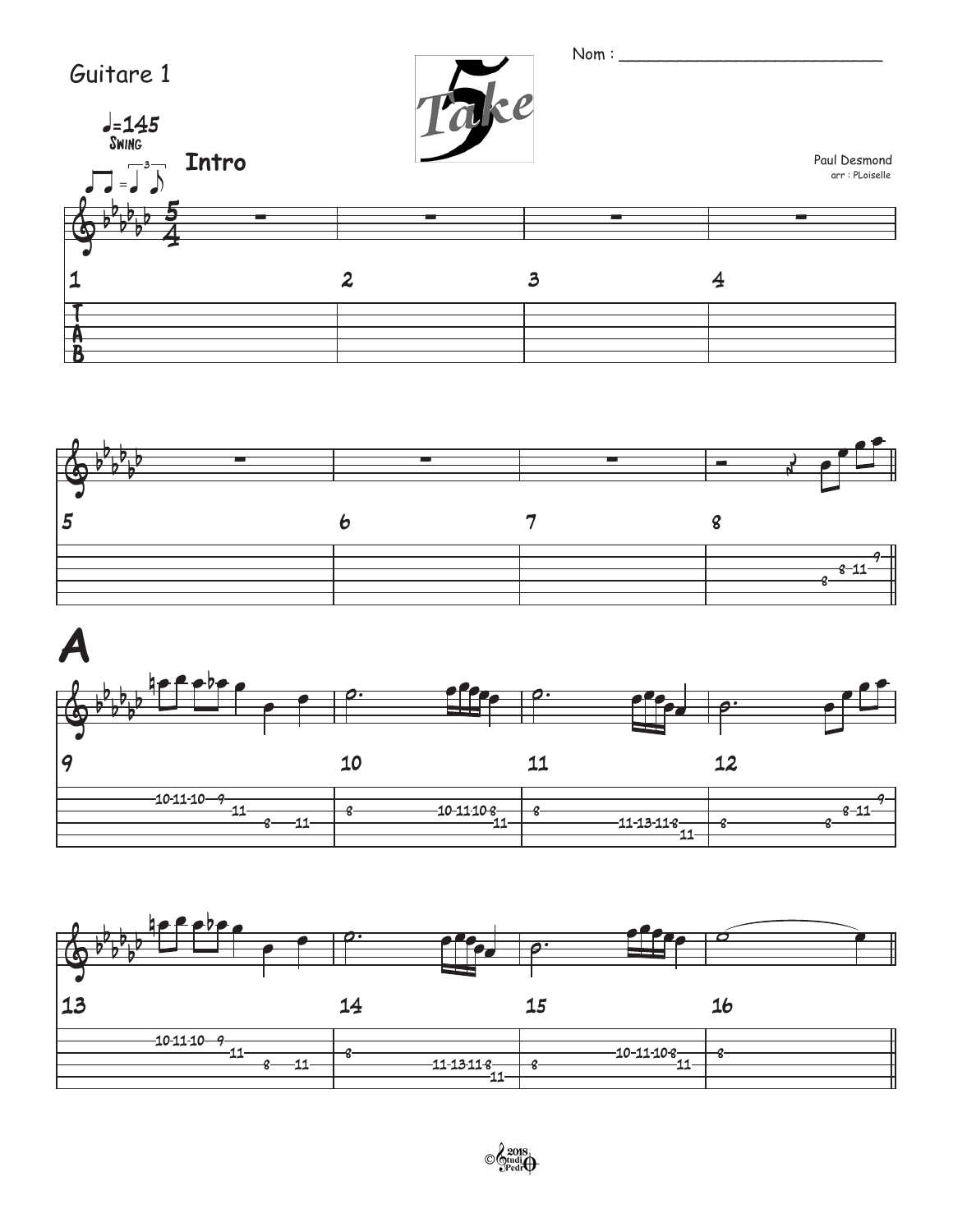$Nom:$ 







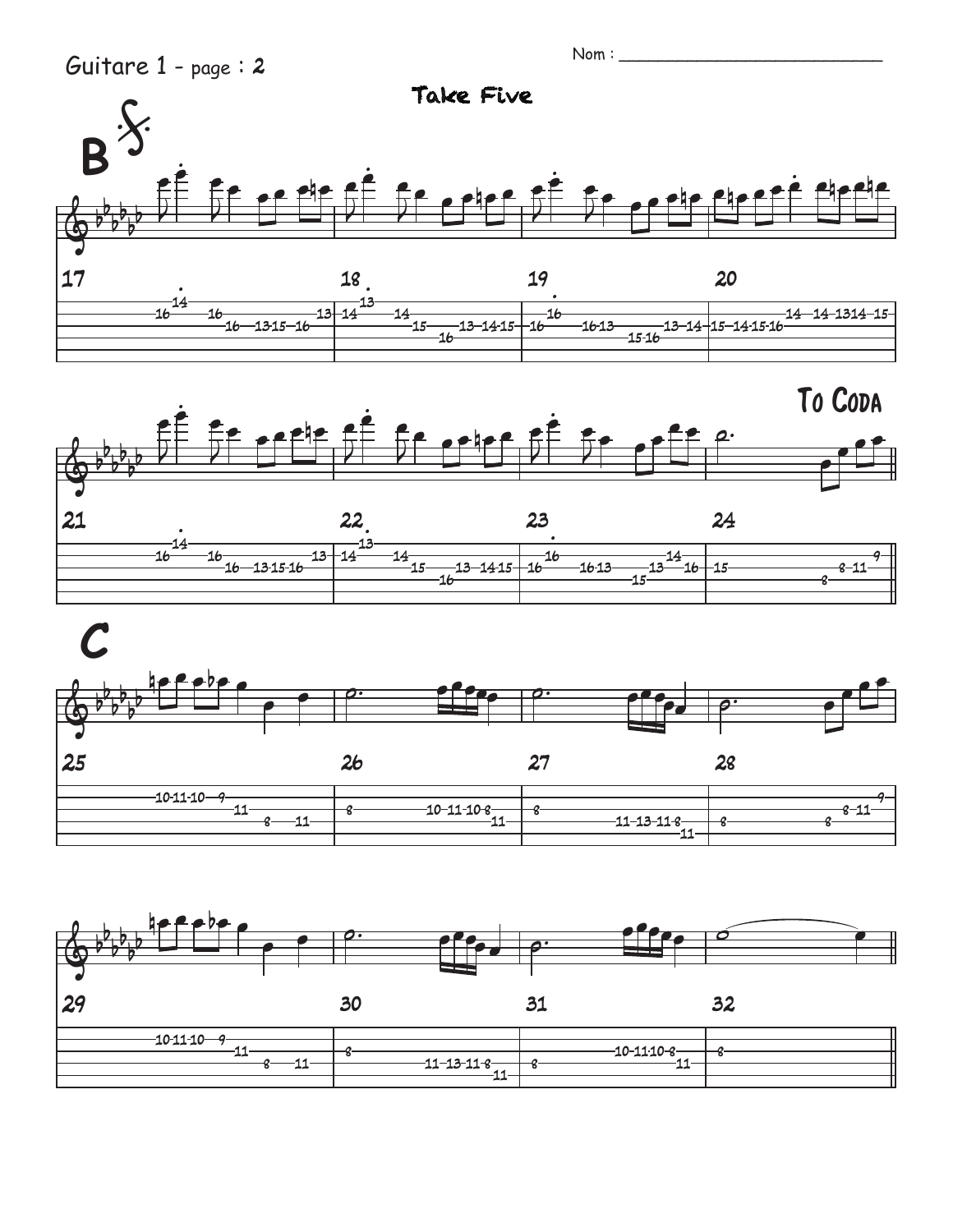Nom : \_\_\_\_\_\_\_\_\_\_\_\_\_\_\_\_\_\_\_\_\_\_\_\_\_\_\_

| $U$ urrur $U$ + puge $U$<br>Take Five |                       |                                                                                                                                              |                                    |                                               |                            |                            |                        |                                                                                                                                                                                                                                                                                                 |
|---------------------------------------|-----------------------|----------------------------------------------------------------------------------------------------------------------------------------------|------------------------------------|-----------------------------------------------|----------------------------|----------------------------|------------------------|-------------------------------------------------------------------------------------------------------------------------------------------------------------------------------------------------------------------------------------------------------------------------------------------------|
| Solo A                                |                       |                                                                                                                                              |                                    |                                               |                            |                            |                        |                                                                                                                                                                                                                                                                                                 |
|                                       | $E^{\frac{1}{p}}$ MIN | $B_{\mu}B_{\mu}B_{\nu}$ $E_{\mu}B_{\mu}B_{\mu}B_{\nu}$ $E_{\mu}B_{\mu}B_{\nu}$                                                               |                                    |                                               |                            | $B^b$ <sub>MIN</sub> 7     | $E^{\frac{1}{p}}$ MIN  |                                                                                                                                                                                                                                                                                                 |
| $\frac{1}{2}$                         |                       |                                                                                                                                              |                                    |                                               |                            |                            |                        | . .                                                                                                                                                                                                                                                                                             |
| 33                                    |                       |                                                                                                                                              | 34                                 |                                               | 35                         |                            | 36                     |                                                                                                                                                                                                                                                                                                 |
|                                       | $\vert \bullet$       | io Lo                                                                                                                                        | <del>joto</del>                    |                                               |                            |                            |                        |                                                                                                                                                                                                                                                                                                 |
|                                       | $E^{\frac{1}{p}}$ MIN | $\mathbf{B}^{\flat}$ min $^7$ E $^{\flat}$ min $\mathbf{B}^{\flat}$ min $^7$ E $^{\flat}$ min $\mathbf{B}^{\flat}$ min $^7$ E $^{\flat}$ min |                                    |                                               |                            |                            |                        |                                                                                                                                                                                                                                                                                                 |
| 37                                    |                       |                                                                                                                                              | 38                                 |                                               | 39                         |                            | 40                     |                                                                                                                                                                                                                                                                                                 |
|                                       | <u>soto</u>           |                                                                                                                                              | O<br>LÕ                            |                                               | <del>jOL</del>             |                            |                        |                                                                                                                                                                                                                                                                                                 |
| Solo B                                |                       |                                                                                                                                              |                                    |                                               |                            |                            |                        |                                                                                                                                                                                                                                                                                                 |
|                                       | <b>BMAJ7</b>          | Ab <sub>min</sub> g                                                                                                                          |                                    |                                               |                            |                            |                        | $B_{\mu}B_{\mu}B_{\mu}$ <sup>7</sup> E <sup>b</sup> <sub>MIN</sub> <sup>7</sup> A <sup>b</sup> <sub>MIN</sub> <sup>7</sup> D <sup>b9</sup> G <sup>b</sup> M <sub>AJ</sub> 7 A <sup>b</sup> <sub>MIN</sub> <sup>7</sup> A <sub>MIN</sub> <sup>7</sup> B <sup>b</sup> <sub>MIN</sub> <sup>7</sup> |
|                                       |                       |                                                                                                                                              |                                    |                                               |                            |                            |                        |                                                                                                                                                                                                                                                                                                 |
| 41                                    |                       |                                                                                                                                              | 42                                 |                                               | 43                         |                            | 44                     |                                                                                                                                                                                                                                                                                                 |
|                                       | <u>Soto</u>           |                                                                                                                                              | <u>Solo</u>                        |                                               | <u>Solo</u>                |                            | <u>Soto</u>            |                                                                                                                                                                                                                                                                                                 |
|                                       | <b>BMAJ7</b>          | $A^{b}$ <sub>MIN</sub> $6$                                                                                                                   | $B^{\frac{1}{p}}$ MIN <sup>7</sup> | $E^{\frac{1}{2}}$ <sub>MIN</sub> <sup>7</sup> | $A^{b}$ <sub>MIN</sub> $7$ | $\mathbf{D}^{\mathsf{bq}}$ | $F$ <sub>MIN</sub> $7$ | $B^{b7}$                                                                                                                                                                                                                                                                                        |
| 45                                    |                       |                                                                                                                                              | 46                                 |                                               | 47                         |                            | 48                     |                                                                                                                                                                                                                                                                                                 |
| <u>Soto</u>                           |                       |                                                                                                                                              | <u>soto</u>                        |                                               | <u>soto</u>                |                            | <u>soto</u>            |                                                                                                                                                                                                                                                                                                 |